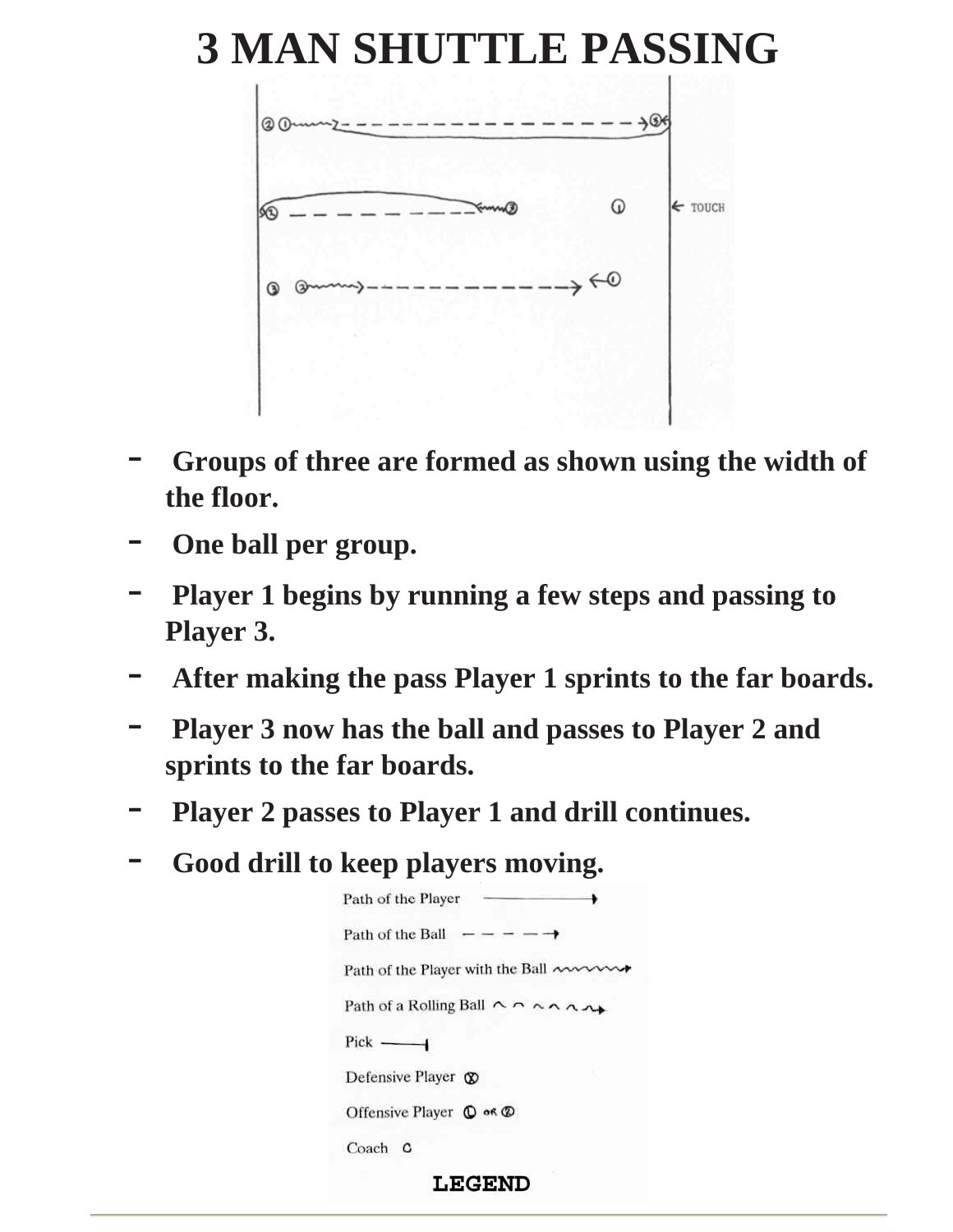## **SHUTTLE PASSING DRILL**

 $600 + 1 - 1000$ 

#### **DRILL A**

- **Form uneven groups of five as shown.**
- The first player in the line of three has a ball.
- **Player passes the ball to first player in the opposite line and runs to the back of that line.**

#### **DRILL B**

- **Same as Drill A except players run a few steps before making the pass.**

#### **HELPFUL HINTS**

- Remind players to give passer a target.
- **Have second player in line back up the pass receiver in case of a missed pass.**



**LEGEND**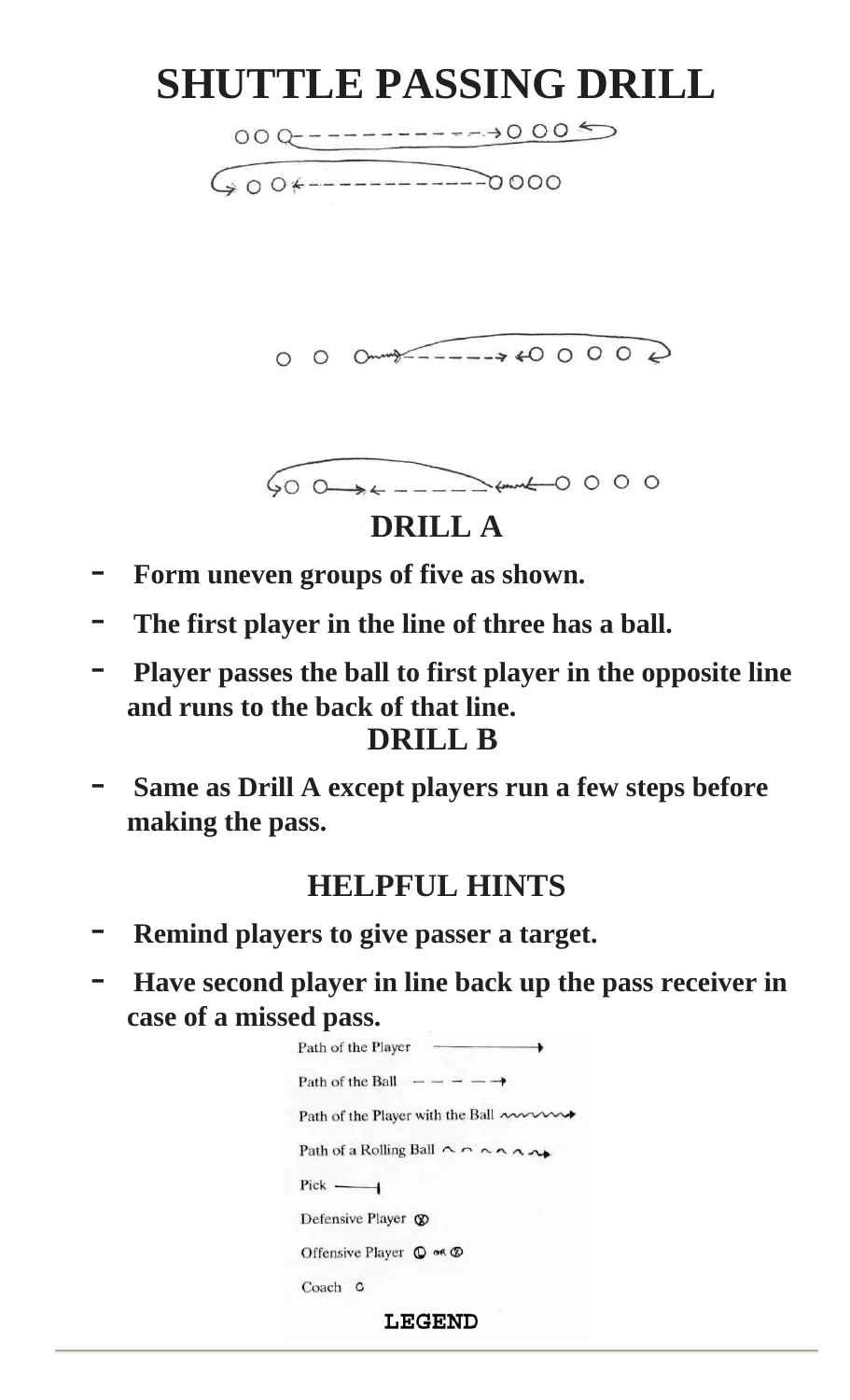# **STAGGERED SHUTTLE**



- **Players form uneven lines of five.**
- The lines are not directly in front of each other but **staggered as shown.**
- First player in the line of three runs a few steps and **passes to the player in the next line who has to run towards him.**
- The player who received the pass then passes to the next **player who has begun to run to the next line.**

| Path of the Player                                                 |
|--------------------------------------------------------------------|
| Path of the Ball $- - - - \rightarrow$                             |
| Path of the Player with the Ball $\sim$                            |
| Path of a Rolling Ball $\wedge \wedge \wedge \wedge \wedge \wedge$ |
| $Pick$ ——                                                          |
| Defensive Player $\circledR$                                       |
| Offensive Player $\mathbb O$ or $\mathbb O$                        |
| Coach C                                                            |
| <b>LEGEND</b>                                                      |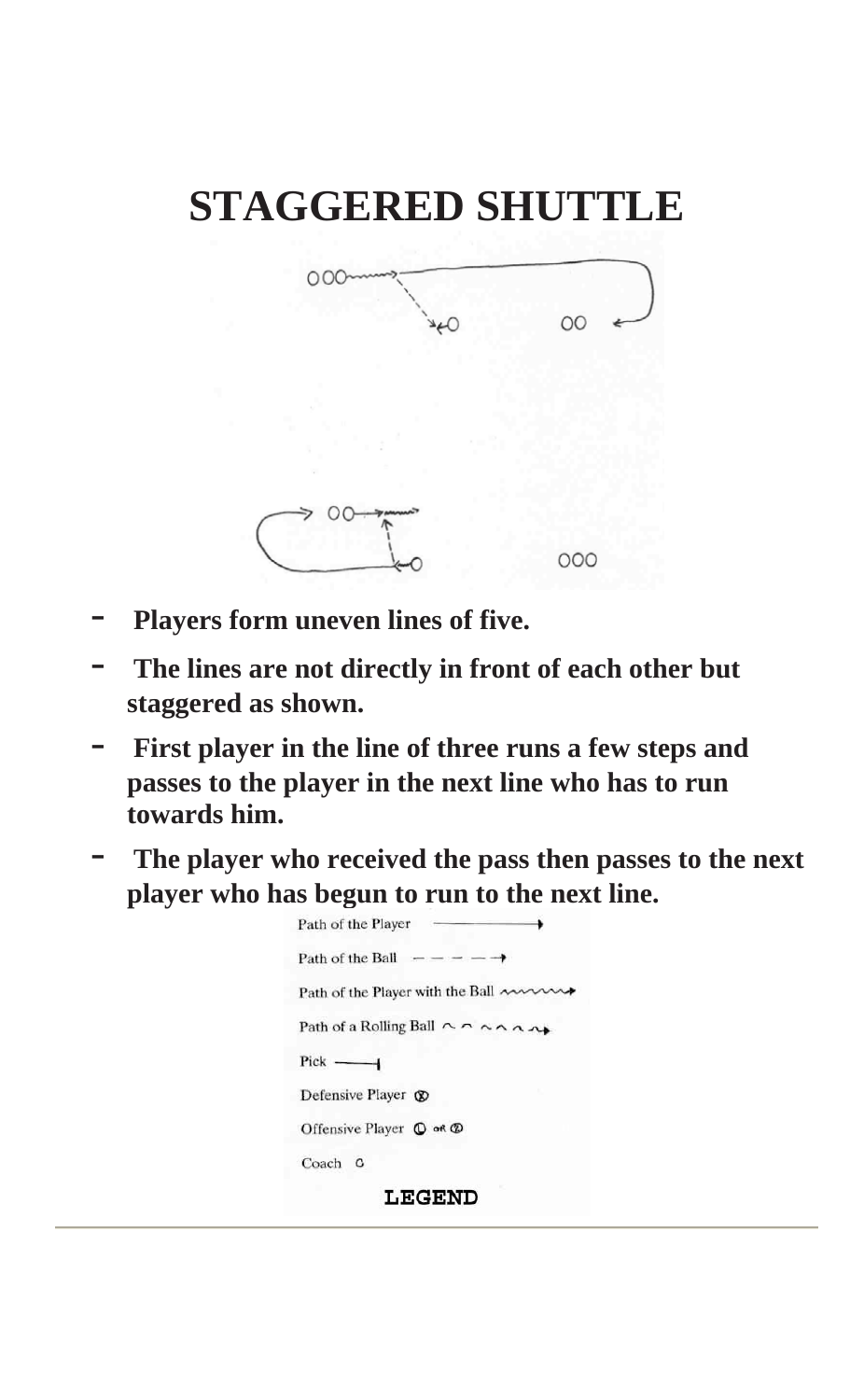## **STATIONARY FOUR COURNER PASSING DRILL**



- **Players from a rectangle.**
- **One ball per group.**
- **Players pass the ball around the rectangle.**
- Passing in both directions should be stressed.

| Path of the Player                                                 |
|--------------------------------------------------------------------|
| Path of the Ball $- - - - \rightarrow$                             |
| Path of the Player with the Ball ~~~~                              |
| Path of a Rolling Ball $\wedge \wedge \wedge \wedge \wedge \wedge$ |
| $Pick$ —                                                           |
| Defensive Player $\circledR$                                       |
| Offensive Player $\mathbb O$ or $\mathbb O$                        |
| Coach C                                                            |
| <b>LEGEND</b>                                                      |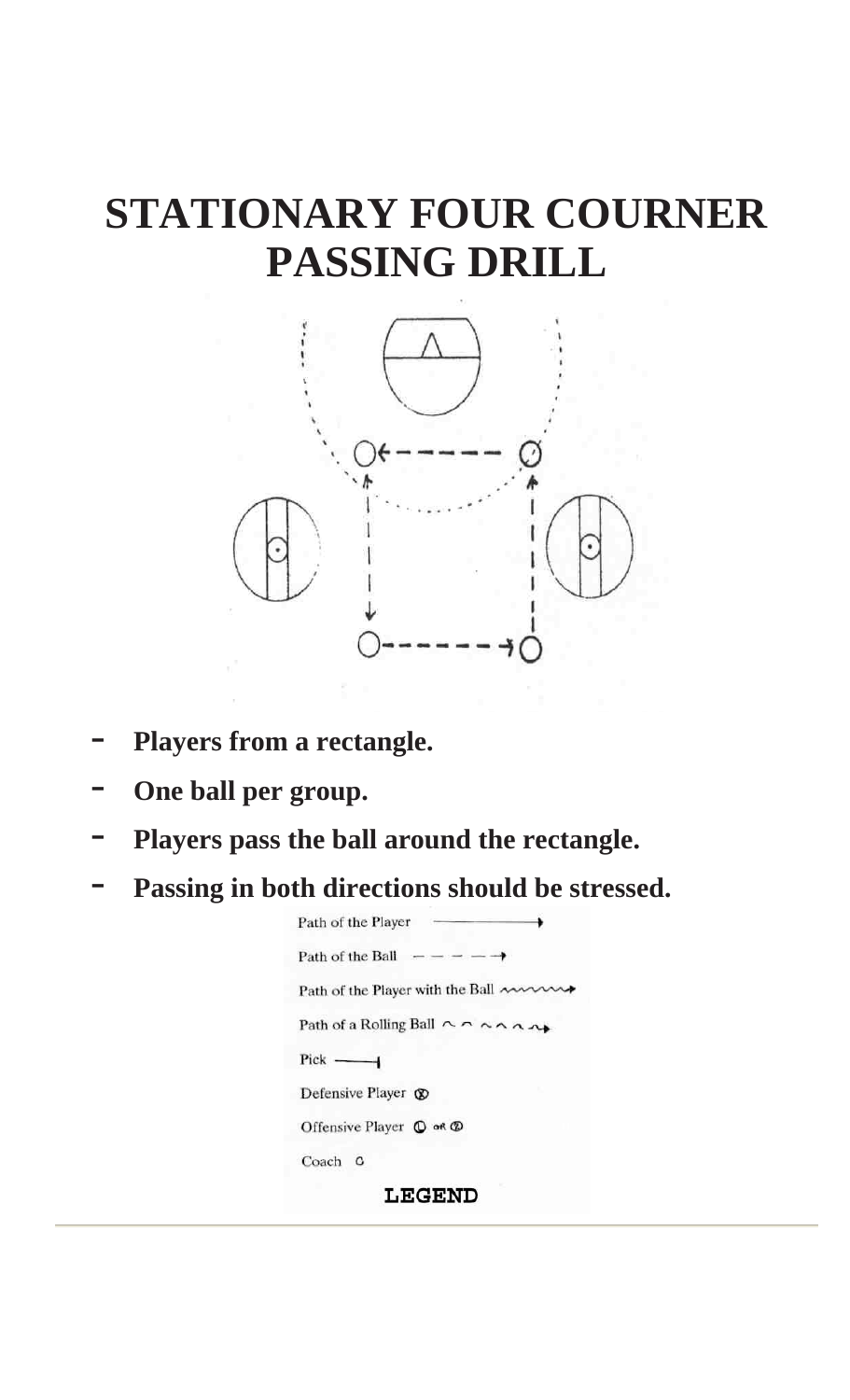## **MOVING FOUR COURNER PASSING DRILL**



- Player passes then moves to the spot he passed to.
- **One ball per group.**
- Players repeat this until they are back to there original **position.**
- **Try to get players to complete one total rotation without a miss.**

| Path of the Player                                                 |
|--------------------------------------------------------------------|
| Path of the Ball $- - - - \rightarrow$                             |
| Path of the Player with the Ball ~~~~~                             |
| Path of a Rolling Ball $\wedge \wedge \wedge \wedge \wedge \wedge$ |
| $Pick$ ——                                                          |
| Defensive Player $\circledR$                                       |
| Offensive Player $\mathbb O$ of $\mathbb O$                        |
| Coach C                                                            |
| <b>LEGEND</b>                                                      |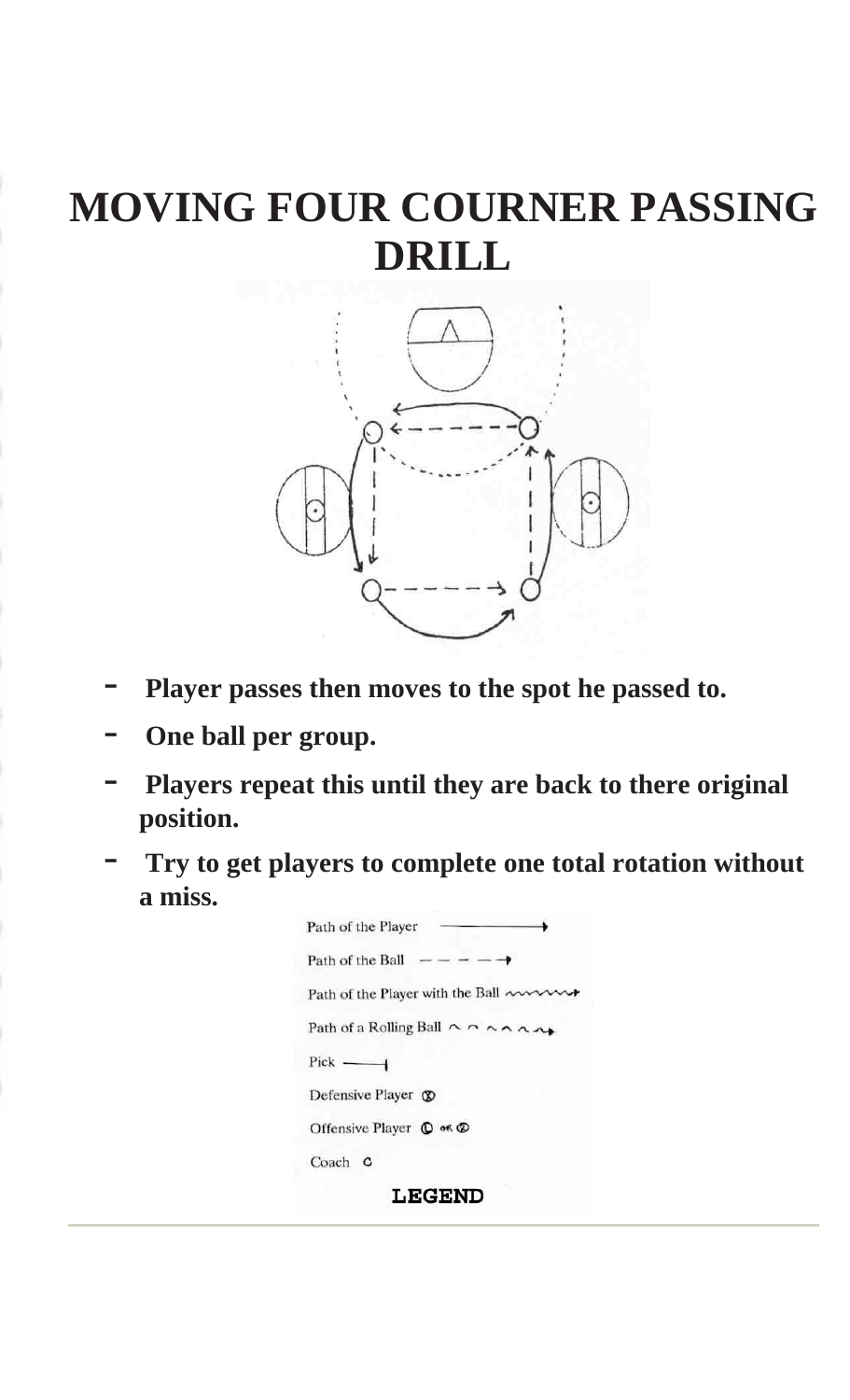### **ONE ON ONE**



#### **PREFACE**

**Object of defensive player is to maintain good position. Don?t try to knock offensive player off his feet. Use stick, forearm and shoulder to contain offensive player. When back peddling, don? t cross feet, use a shuffle step.** 

- Left shots start in corner and come out for a pass from **L1.**
- **When L2 receives pass, Right shot comes out to meet him and a one on one begins.**
- **Right shot tries to steer offensive player using stick, forearm and shoulder. He should try and steer player so that his stick is on the outside to limit a good shot.**
- Use both sides. i.e., Right shots switch to offence.

| Path of the Player                                                 |
|--------------------------------------------------------------------|
| Path of the Ball $- - - - \rightarrow$                             |
| Path of the Player with the Ball $\sim$                            |
| Path of a Rolling Ball $\wedge \wedge \wedge \wedge \wedge \wedge$ |
| $Pick$ ——                                                          |
| Defensive Player ®                                                 |
| Offensive Player $\mathbb O$ of $\mathbb O$                        |
| Coach C                                                            |
| <b>LEGEND</b>                                                      |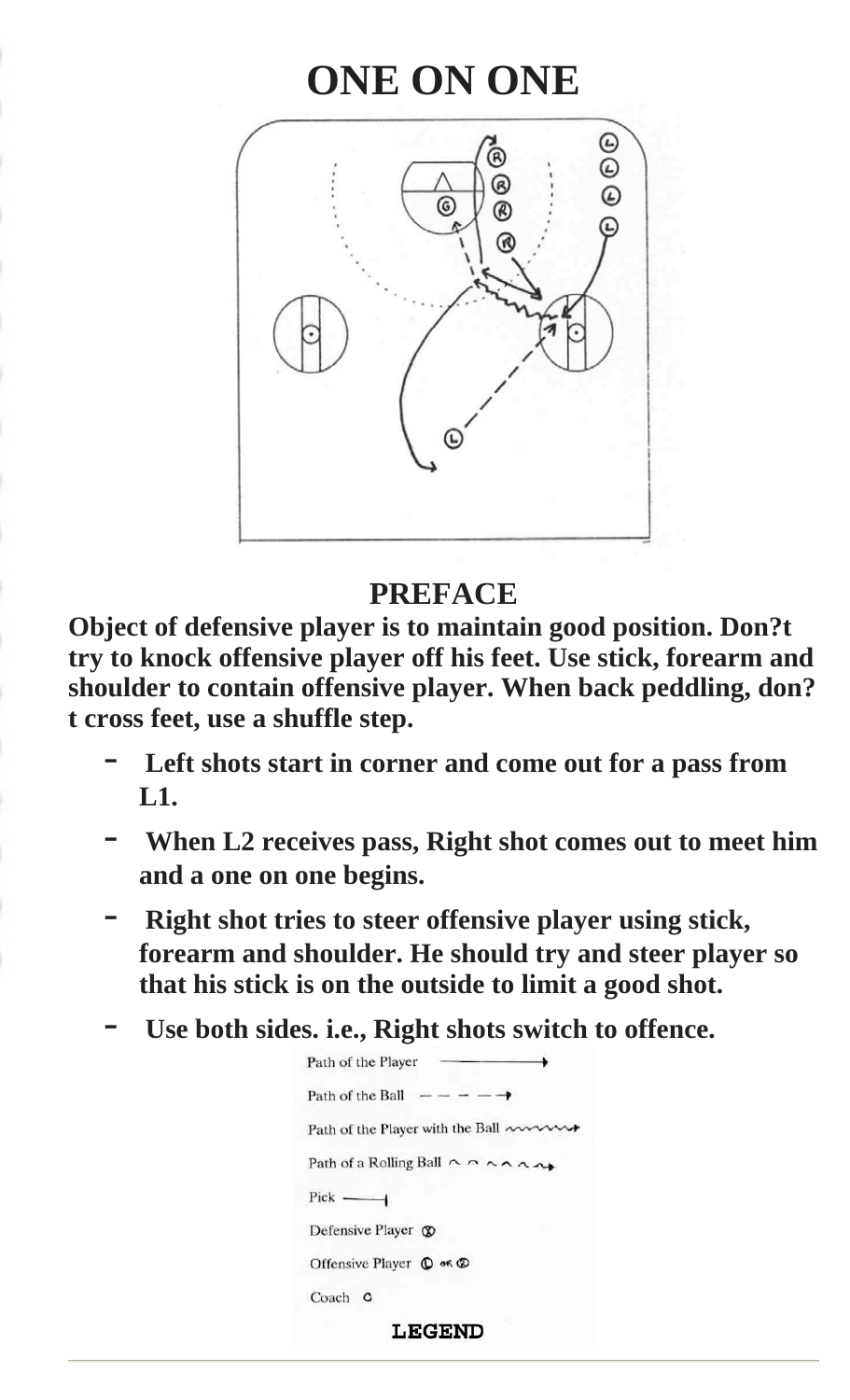### **LINE CHANGES**



- Unit A moves around in their defensive formation.
- **Coach throws ball to goaltender and line change is initiated.**
- **Four A?s race to bench while the release man for A takes a pass.**
- Unit B break out off bench into the offensive zone, run **their offence and break back to the defensive positions on the coaches signal.**
- Unit B moves around on defence and initiate change for **Unit C.**

| Path of the Player                                                 |
|--------------------------------------------------------------------|
| Path of the Ball $- - - - \rightarrow$                             |
| Path of the Player with the Ball $\sim$                            |
| Path of a Rolling Ball $\wedge \wedge \wedge \wedge \wedge \wedge$ |
| $Pick$ —                                                           |
| Defensive Player ®                                                 |
| Offensive Player $\mathbb O$ or $\mathbb O$                        |
| Coach C                                                            |
|                                                                    |

**LEGEND**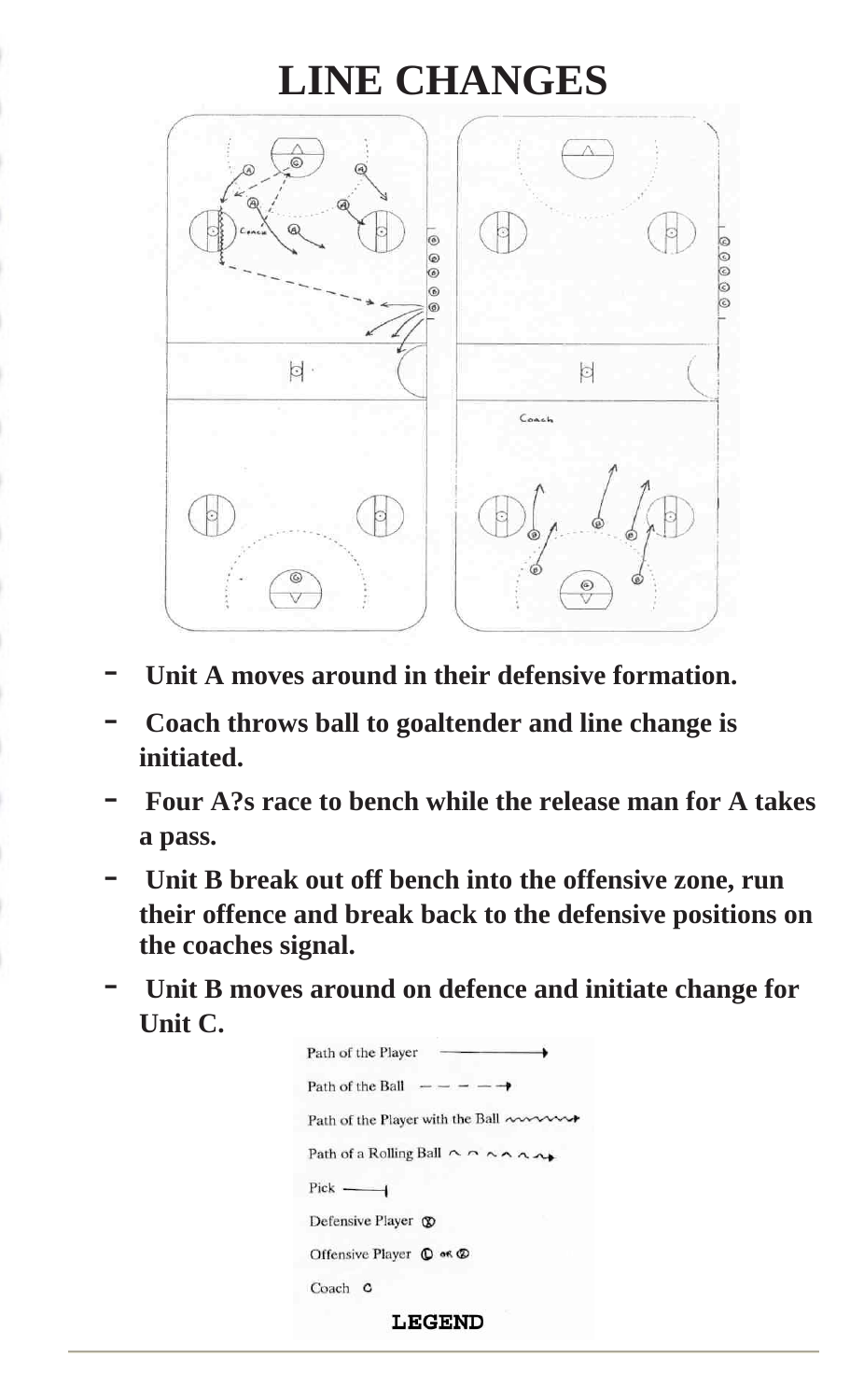### **GIVE AND GO**



- **Operate from both sides of the floor.**
- **Player with ball passes to teammate then cuts and breaks to the net.**
- The player who received the pass then hits the breaking player who **takes a shot on goal.**
- **It is important for the breaking player to simulate getting free.**
- **You may want to add a defender, as the players get better, so the breaking player learns to break around him.**

| Path of the Player                                                 |
|--------------------------------------------------------------------|
| Path of the Ball $- - - - \rightarrow$                             |
| Path of the Player with the Ball $\sim$                            |
| Path of a Rolling Ball $\wedge \wedge \wedge \wedge \wedge \wedge$ |
| $Pick$ ——                                                          |
| Defensive Player CO                                                |
| Offensive Player $\mathbb{O}$ or $\mathbb{O}$                      |
| Coach C                                                            |
| LECEND                                                             |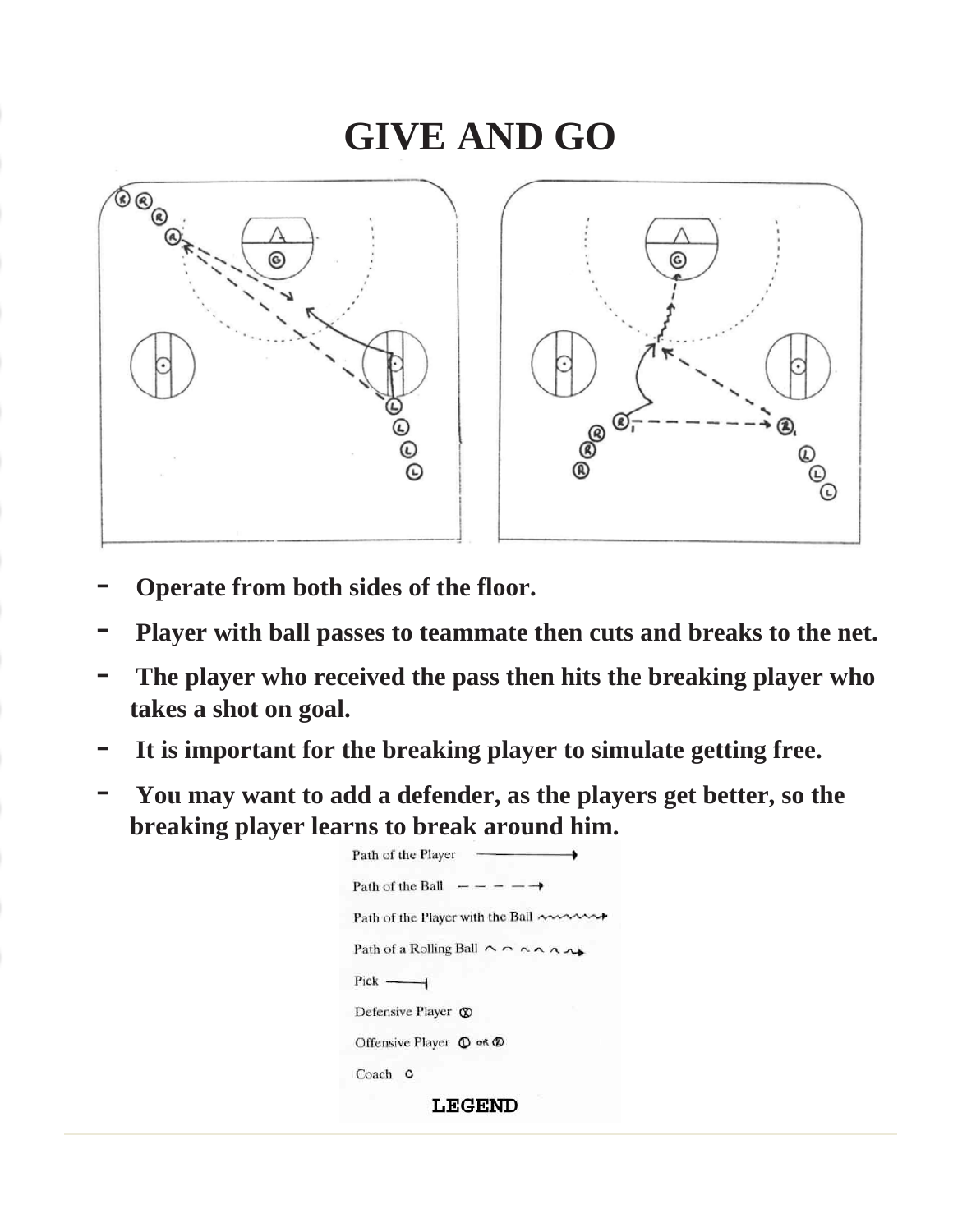# **CROSS RINK CHECKING DRILLS**



- **O?s with ball. Object is to make X?s work hard.**
- **X to develop technique of using stick on one side and forearm and shoulder on the other.**
- When you reach the opposite boards, switch positions **and come back the other way.**

| <b>LEGEND</b>                                                      |
|--------------------------------------------------------------------|
| Coach C                                                            |
| Offensive Player $\mathbb O$ or $\mathbb O$                        |
| Defensive Player Co                                                |
| $Pick$ ——                                                          |
| Path of a Rolling Ball $\wedge \wedge \wedge \wedge \wedge \wedge$ |
| Path of the Player with the Ball ~~~~~                             |
| Path of the Ball $- - - - \rightarrow$                             |
| Path of the Player -                                               |
|                                                                    |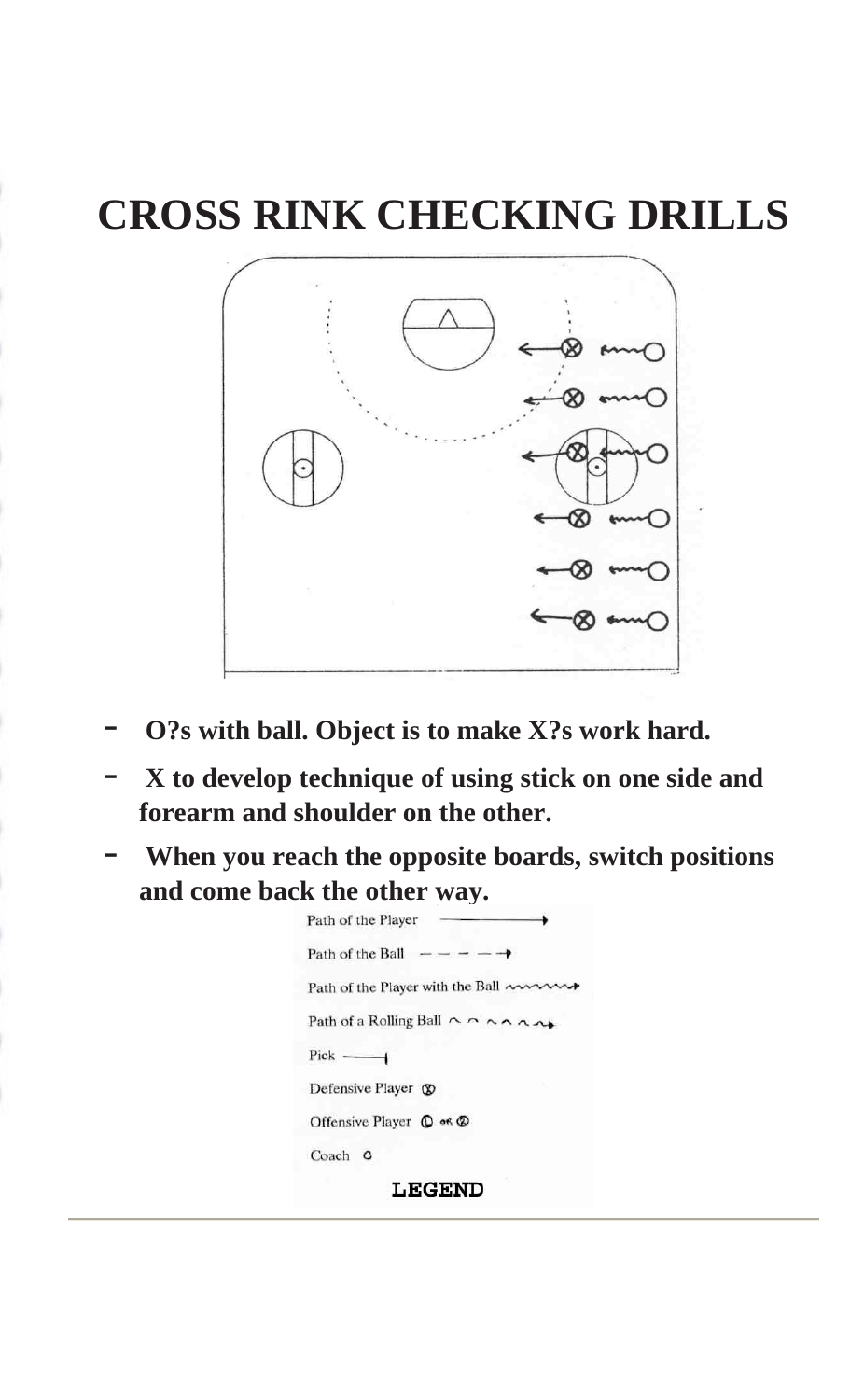### **THREE ON TWO (A)**



- **Players set up as in diagram.**
- **Coach blows whistle and R1, R2, and L1 break out.**
- **Goaltender hits R1 with pass and R1, R2 and L1 execute 3 on 2 vs. X1 and X2.**
- **Meanwhile X3 is chasing on the play to simulate game conditions.**